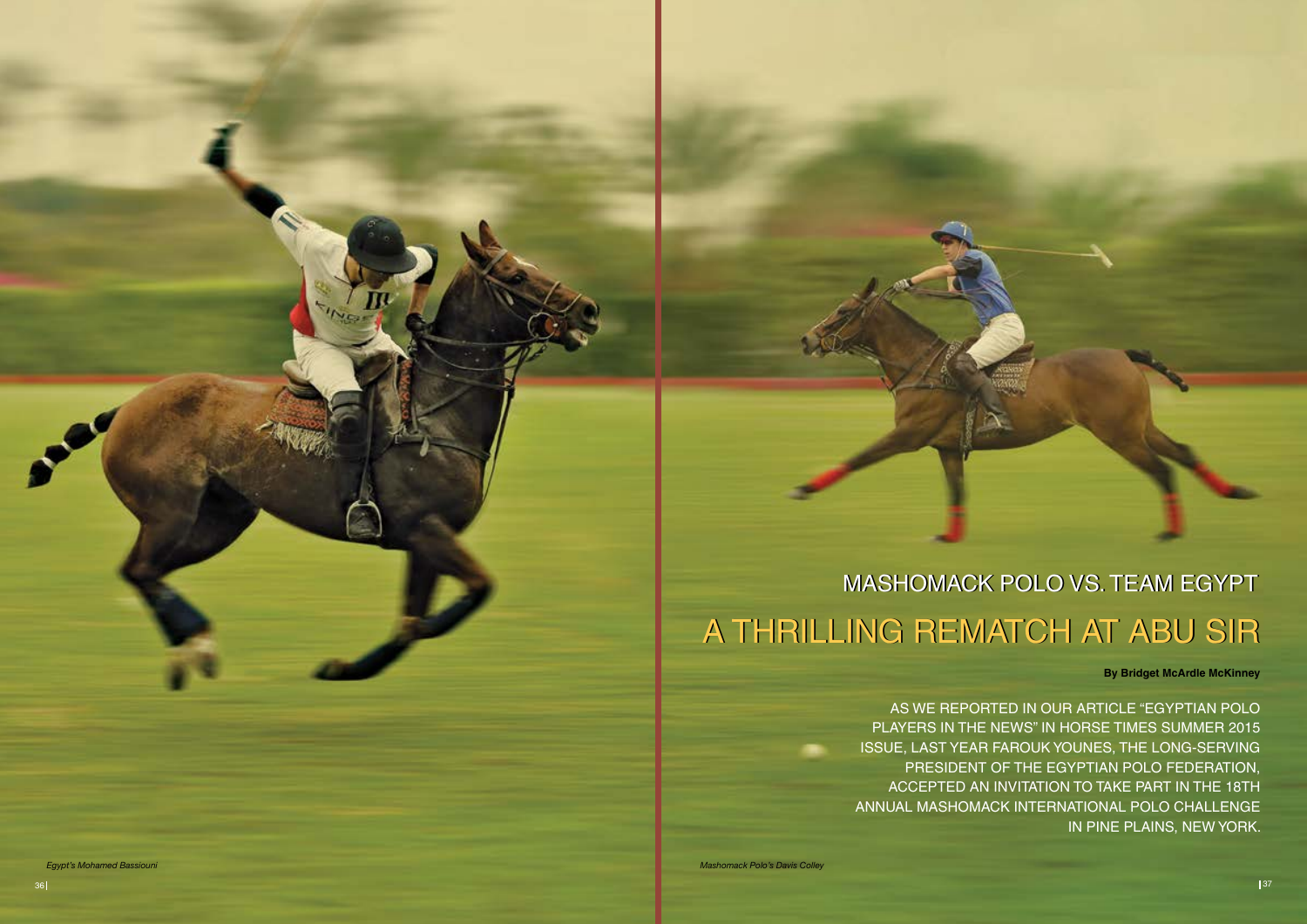Three local teams – Estancia Villa Maria, Beretta and Quest – competed for the trophy against the visiting Team Egypt comprising Farouk Younes – Captain, Hisham Al Gharby, Omar Younes, Aly El Kashef, Mostafa Idris, and substitute Davis Colley. In a cliff-hanging, crowd-pleasing, well-played final match Estancia Villa Maria just tweaked Egypt  $2 - 1$ .

Well, now it was Egypt's turn to try to take back the flag in a friendly rematch on Egyptian soil. On 26 March in the beautiful setting of Younes' Abu Sir Polo Farm on a day threatened with mist and drizzle, Mashomack Polo took to the field to defend the Visitors' position against Team Egypt.



Mashomack Polo team included Bruce Colley (1), John Klopp (1), Don Langlois (1), Parker Gentry Thorne (0), Guy Merison (0), Davis Colley (0), and Silvestre Fanelli (4). The Egyptian Team included Karim Loza (0), Omar Younes (1), Mohy El Kateb (0), Mohamed Bassiouni (2), and Segundo Condesse Stanga (3). The match was skillfully umpired by Mohamed El Sewedy.